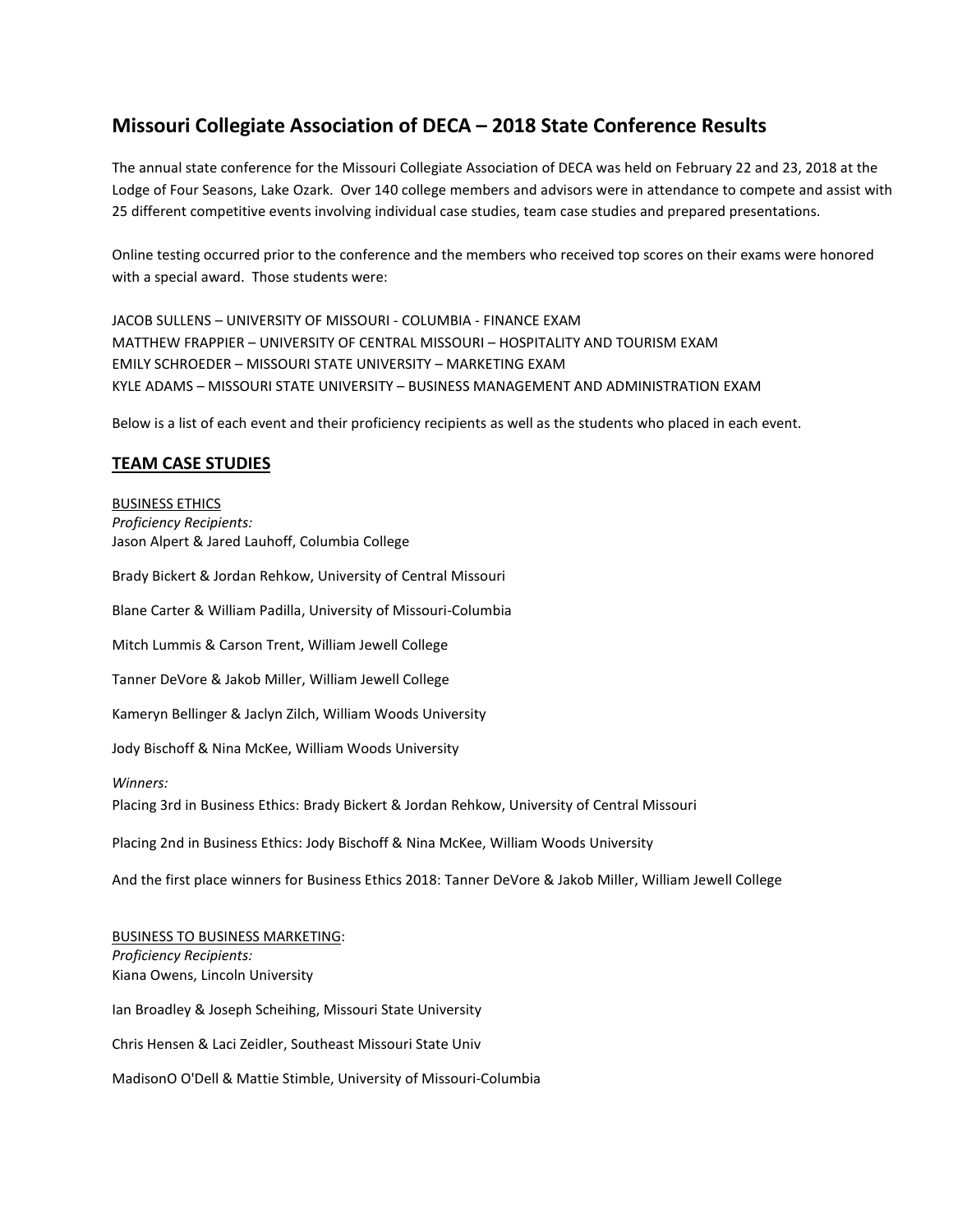Ryan Hiatt & Ty Pratt, William Jewell College

Nicholas Mennemeyer & Adam McGee, William Woods University

*Winners:*

Placing 3rd in BUSINESS TO BUSINESS MARKETING: Nicholas Mennemeyer & Adam Magee, William Woods University

Placing 2nd in BUSINESS TO BUSINESS MARKETING: Ian Broadley & Joseph Scheihing, Missouri State University

Placing 1<sup>st</sup> in BUSINESS TO BUSINESS MARKETING:

1st Place Winner: Kiana Owens, Lincoln University

EVENT PLANNING: *Proficiency Recipients:* Jade John & Khanh Nguyen, Columbia College

Dillion Richardson & Braeden Westhusing, Lindenwood University

Courtney Hammonds & Kelsey Ingram, Missouri State University

Madison Francis & Hannah Gordon, Southeast Missouri State Univ

Kacie Huxol & Lynn Kreul. University of Missouri-Columbia

Collin Kasitz & Sutton Porth, William Jewell College

*Winners:*

Placing 3rd in Event Planning: Kacie Huxol & Lynn Kreul- University of Missouri-Columbia

Placing 2nd in Event Planning: Jade John & Khanh Nguyen- Columbia College

1st Place Winner: Madison Francis & Hannah Gordon, Southeast Missouri State University

#### MARKETING COMMUNICATIONS:

*Proficiency Recipients:*

Jamie Greco, Monica Eckelkamp and Monica Friedman, Lindenwood University

*Winners:*

Placing 3rd in Marketing Communications: Blake Henson – Southeast Missouri State University

Placing 2nd in Marketing Communications: Angela DeLuca and Kyle Adams -Missouri State University

1st Place Winner: Jamie Greco, Monica Eckelkamp and Monica Friedman, Lindenwood University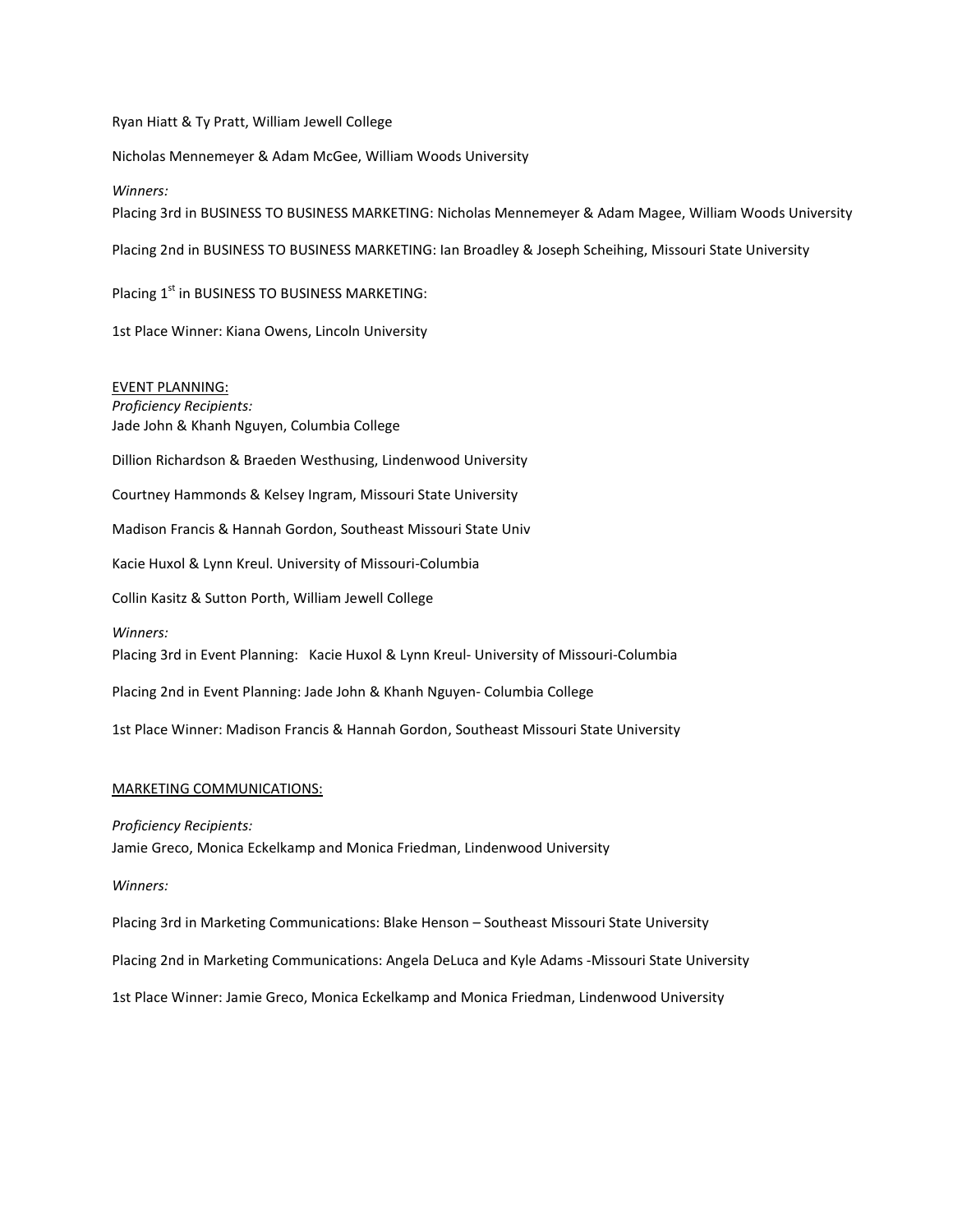### SPORTS & ENTERTAIMENT MARKETING:

*Proficiency Recipients:* Christian Clemons & Luke Hays, Missouri State University Lydia Corneal & Carlos Pacha, Southeast Missouri State Univ. Brennen Lipp & Hannah Schwartz, University of Central Missouri Ross Reynolds & Jackson Roberts, University of Missouri-Columbia Jacob Dice & Parker Tergin, William Jewell College Riley Findley & Jameson Howard, William Jewell College *Winners:* Placing 3rd in Sports and Entertainment: Jacob Dice & Parker Tergin, William Jewell College Placing 2nd in Sports and Entertainment: Christian Clemons & Luke Hays, Missouri State University 1st Place Winner: Lydia Corneal & Carlos Pacha, Southeast Missouri State University

## **PREPARED PRESENTATIONS**

ADVERTISING CAMPAIGN:

*Proficiency Recipients:* Connor and Taylor Hepler, Lindenwood University

*Winners:* Placing 3rd in Advertising Campaign: Layne Davis of University of Central Missouri

Placing 2nd in Advertising Campaign: Nicole Mense and Jessie Borgmann of University of Central Missouri

1st Place Winners: Connor and Taylor Hepler of Lindenwood University

## **INDIVIDUAL CASE STUDIES**

#### ACCOUNTING:

*Proficiency Recipients:* Jonathon Dunlop, Lindenwood University Luke Hays, Missouri State University Lydia Corneal, Southeast Missouri State University Mitch Lummis, William Jewell College Carson Trent, William Jewell College Jody Bischoff, William Woods University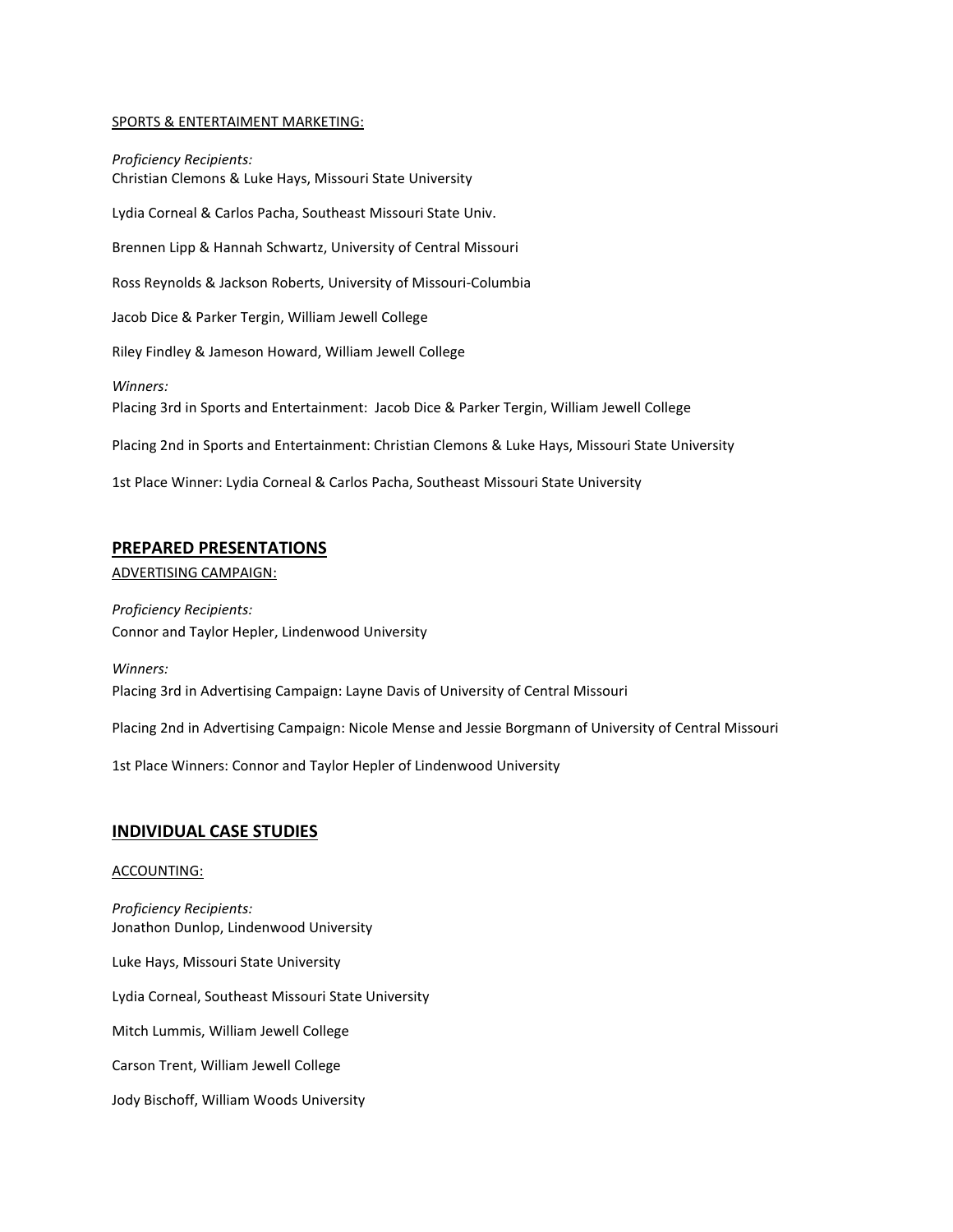*Winners:* Placing 5th in Accounting: Jody Bischoff, William Woods University Placing 4th in Accounting: Carson Trent, William Jewell College Placing 3rd in Accounting: Mitch Lummis, William Jewell College Placing 2nd in Accounting: Luke Hays, Missouri State University 1st Place Winner: Lydia Corneal, Southeast Missouri State University

#### BANKING FINANCIAL SERVICES:

*Proficiency Recipients:* Savannah J. Bice, Lindenwood University Jacob Sullens, University of Missouri-Columbia *Winners:* Placing 5th in Banking Financial Services: Traeton Helton, Lincoln University Placing 4th in Banking Financial Services: Jay Pinkston, University of Central Missouri Placing 3rd in Banking Financial Services: Jonathon Dunlop, Lindenwood Placing 2nd in Banking Financial Services: Savannah J. Bice, Lindenwood University 1st Place Winner: Jacob Sullens, University of Missouri-Columbia

#### CORPORATE FINANCE SERVICES

*Proficiency Recipients:* Savannah J. Bice Lindenwood University Christian Clemons, Missouri State University Jay Pinkston, University of Central Missouri

Jacob Sullens, University of Missouri-Columbia

*Winners:*

Placing 5th in Corporate Finance: Collin Kasitz, William Jewell College

Placing 4th in Corporate Finance: Christian Clemons, Missouri State University

Placing 3rd in Corporate Finance: Jay Pinkston, University of Central MO

Placing 2nd in Corporate Finance: Savannah J. Bice, Lindenwood

1st Place Winner: Jacob Sullens, University of Missouri-Columbia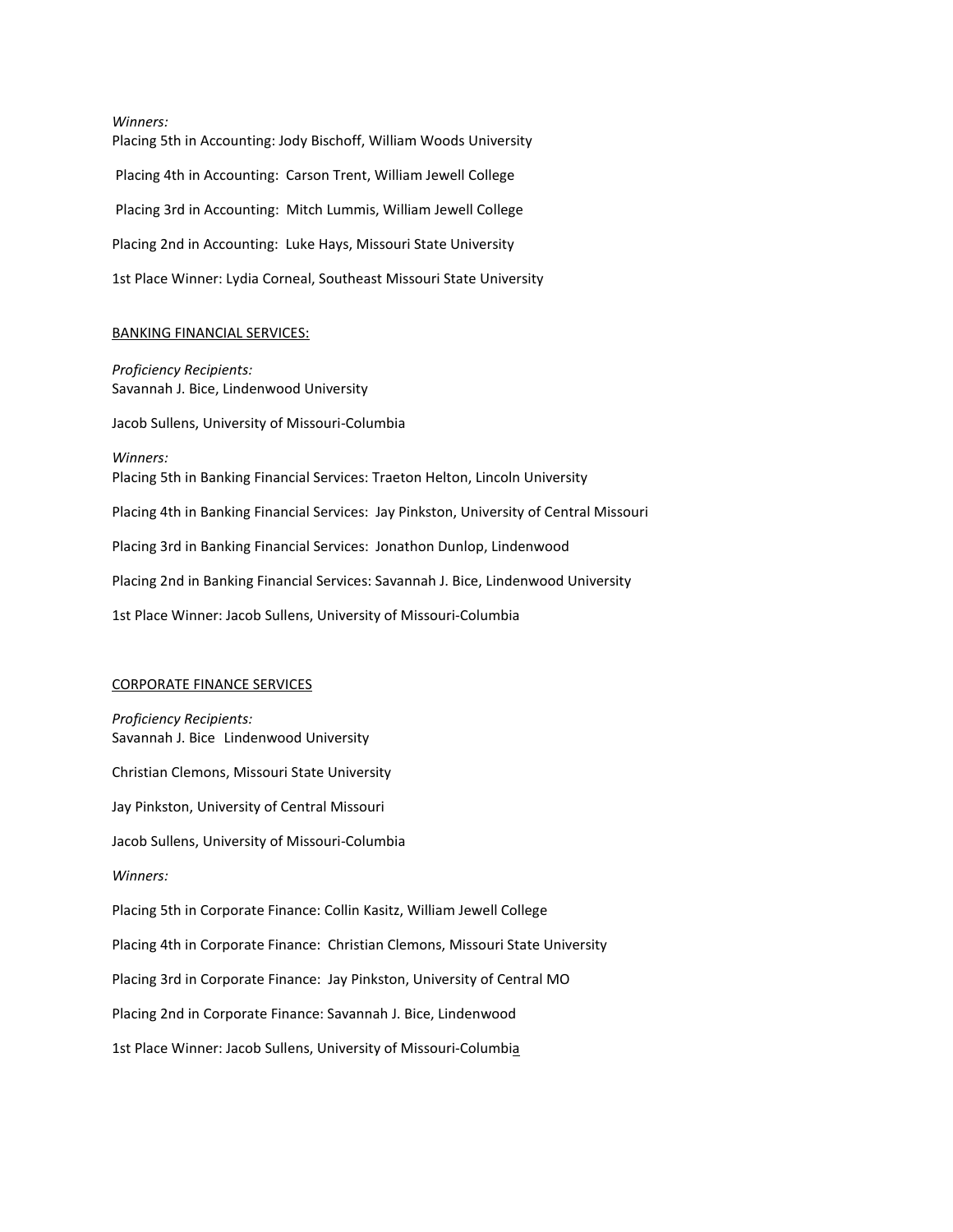#### FASHION MERCHANDISING & MARKETING:

*Proficiency Recipients:* Clayton Walde, East Central College Diante Graves, Lincoln University Kiana Owens, Lincoln University Noel Fazio, Lindenwood University Connor Hepler, Lindenwood University Emily Schroeder, Missouri State University Layne Davis, University of Central Missouri Lauren Feise, University of Missouri-Columbia Meredith Spencer, University of Missouri-Columbia Sydney Georges, William Jewell College Sutton Porth, William Jewell College *WINNERS:* Placing 5th in Fashion Merchandising: Diante Graves -Lincoln University Placing 4th in Fashion Merchandising: Sutton Porth -William Jewell Placing 3rd in Fashion Merchandising: Noel Fazio-Lindenwood University Placing 2nd in Fashion Merchandising: Emily Schroeder - Missouri State University 1st Place Winner: Meredith Spencer - University of Missouri-Columbia

#### HOTEL AND LODGING:

*Proficiency Recipients:* Kassidy Groepe , Lindenwood University Taylor Reynolds, Lindenwood University Mackenzie Thomas, Missouri State University Madison Francis, Southeast Missouri State University Megan Kloepper , University of Central Missouri Carver Shipman, University of Central Missouri Lynn Kreul , University of Missouri-Columbia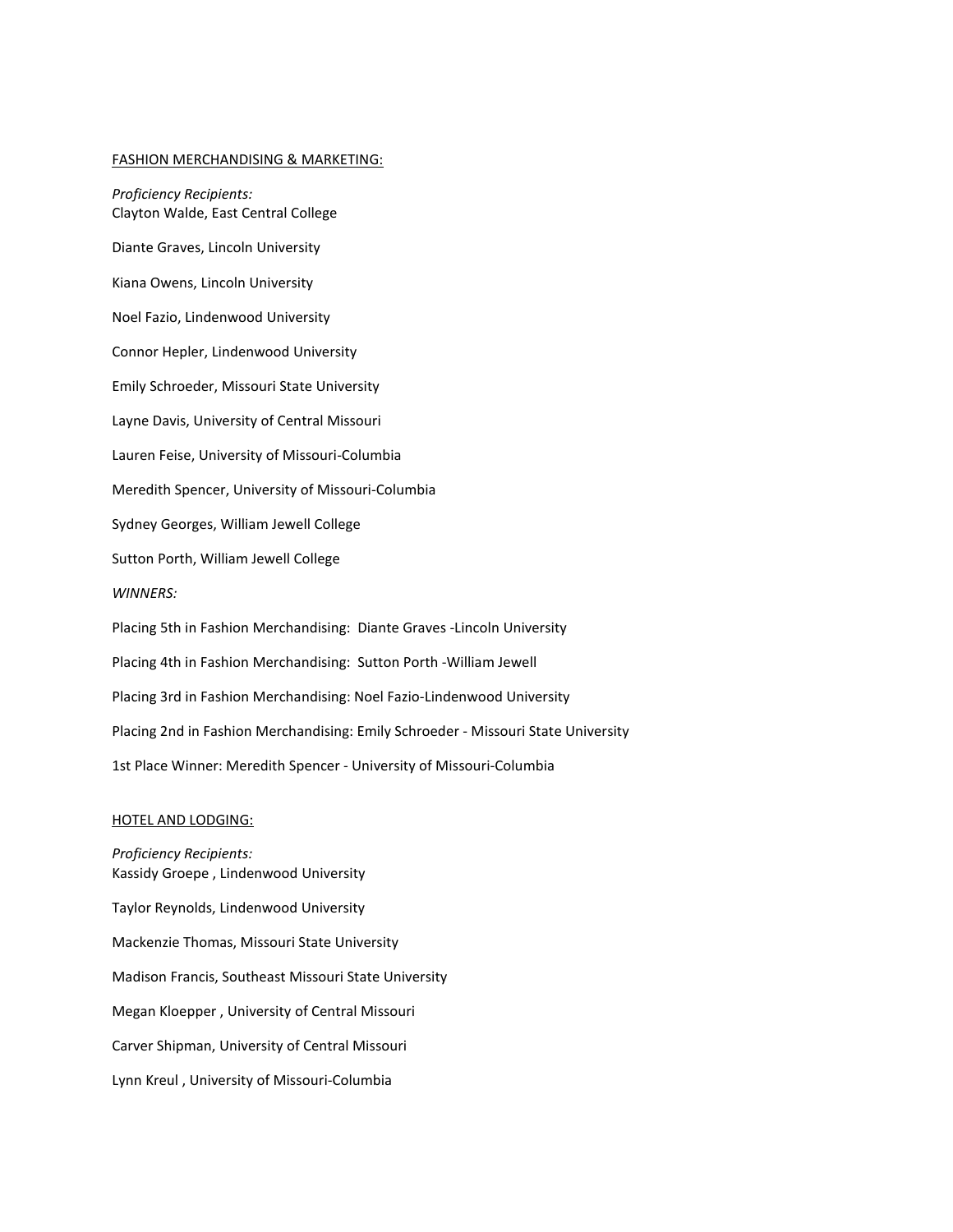Michael Bowen, Columbia College Tamisha Eldridge, Lincoln University Madeline Phillips, Missouri State University Julie Quantin, Missouri State University *Winners:* Placing 5th in Hotel and Lodging: Tamisha Eldridge, Lincoln University Placing 4th in Hotel and Lodging: Kassidy Groeper, Lindenwood University Placing 3rd in Hotel and Lodging: Madison Francis, Southeast Missouri State University Placing 2nd in Hotel and Lodging: Lynn Kreul, University of Missouri-Columbia 1st Place Winner: Megan Kloepper, University of Central Missouri

#### HUMAN RESOURCE MANAGEMENT:

*Proficiency Recipients:* Traeton C. Helton, Lincoln University Taylor Hepler, Lindenwood University Hanna Smith, Lindenwood University Jordan Rehkow, University of Central Missouri Blane Carter, University of Missouri-Columbia Jameson Howard, William Jewell College Christian Ousnamer, William Jewell College Shelby Hutchingson, Lincoln University *Winners:* Placing 5th in Human Resource Management: Traeton C. Helton Lincoln University Placing 4th in Human Resource Management: Jordan Rehkow, University of Central Missouri Placing 3rd in Human Resource Management: Blane Carter, University of Missouri-Columbia Placing 2nd in Human Resource Management: Jameson Howard, William Jewell College

1st Place Winner: Christian Ousnamer, William Jewell College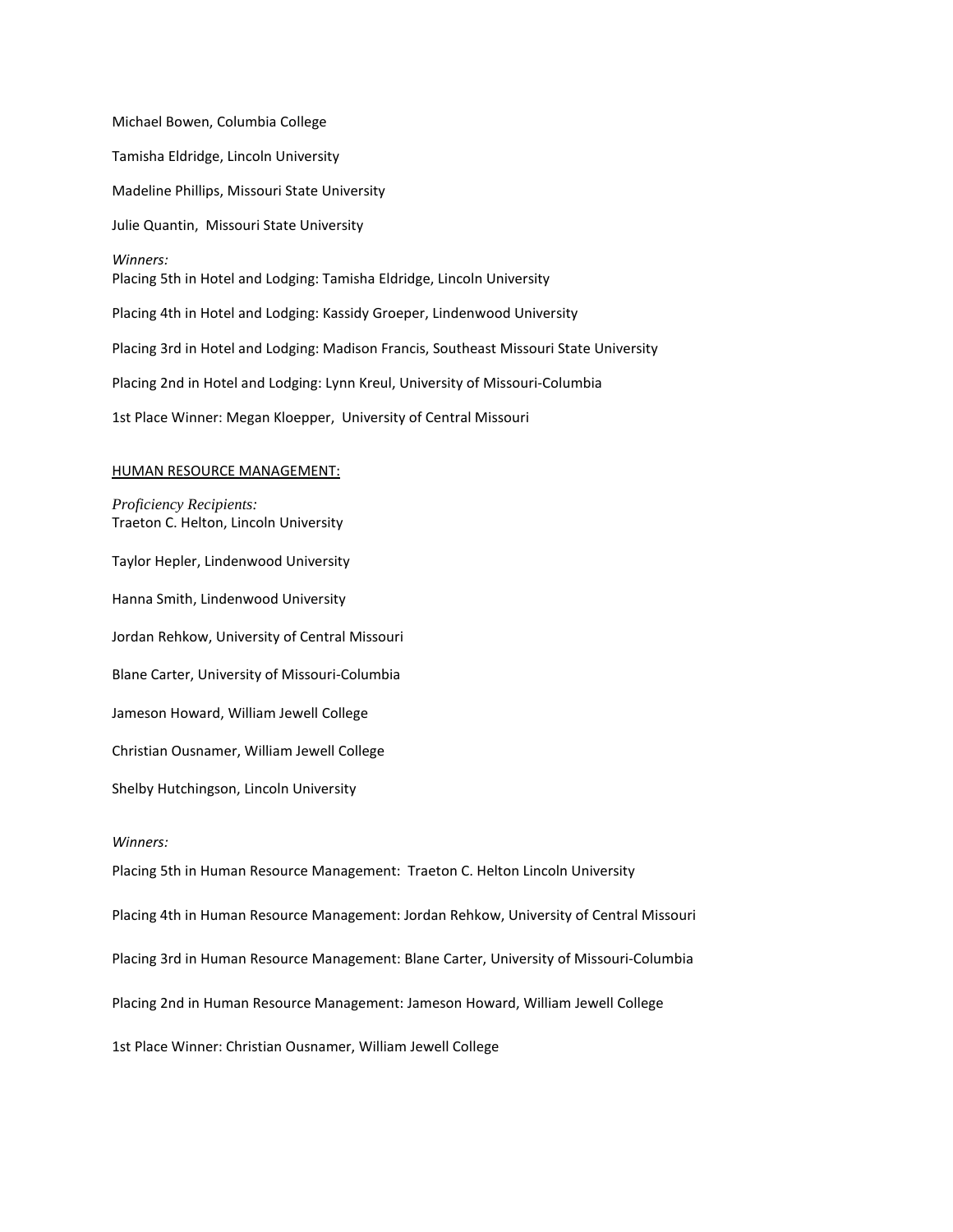#### MARKETING MANAGEMENT:

*Proficiency Recipients:* Carli Gogol, Lindenwood University Emily Schroeder, Missouri State University Jessie Borgmann, University of Central Missouri Eric Doerhoefer, University of Missouri-Columbia William Padilla. University of Missouri-Columbia Meredith Spencer, University of Missouri-Columbia

#### *Winners:*

Placing 5th in Marketing Management: Emily Schroeder - Missouri State University Placing 4th in Marketing Management: Meredith Spencer, University of Missouri-Columbia Placing 3rd in Marketing Management: William Padilla, University of Missouri-Columbia Placing 2nd in Marketing Management: Eric Doerhoefer, University of Missouri-Columbia 1st Place Winner: Carli Gogol, Lindenwood University

#### RESTAURANT AND FOOD MANAGEMENT:

*Proficiency Recipients:* Bria Rice, Lincoln University Taylor Reynolds, Lindenwood University Hannah Gordon, Southeast Missouri State University Natalie Craig, University of Central Missouri Matthew Frappier, University of Central Missouri Kacie Huxol, University of Missouri-Columbia Soley Kilian, University of Missouri-Columbia Suzanne Zborowski, University of Missouri-Columbia Tamisha Eldridge, Lincoln University Julie Quantin, Missouri State University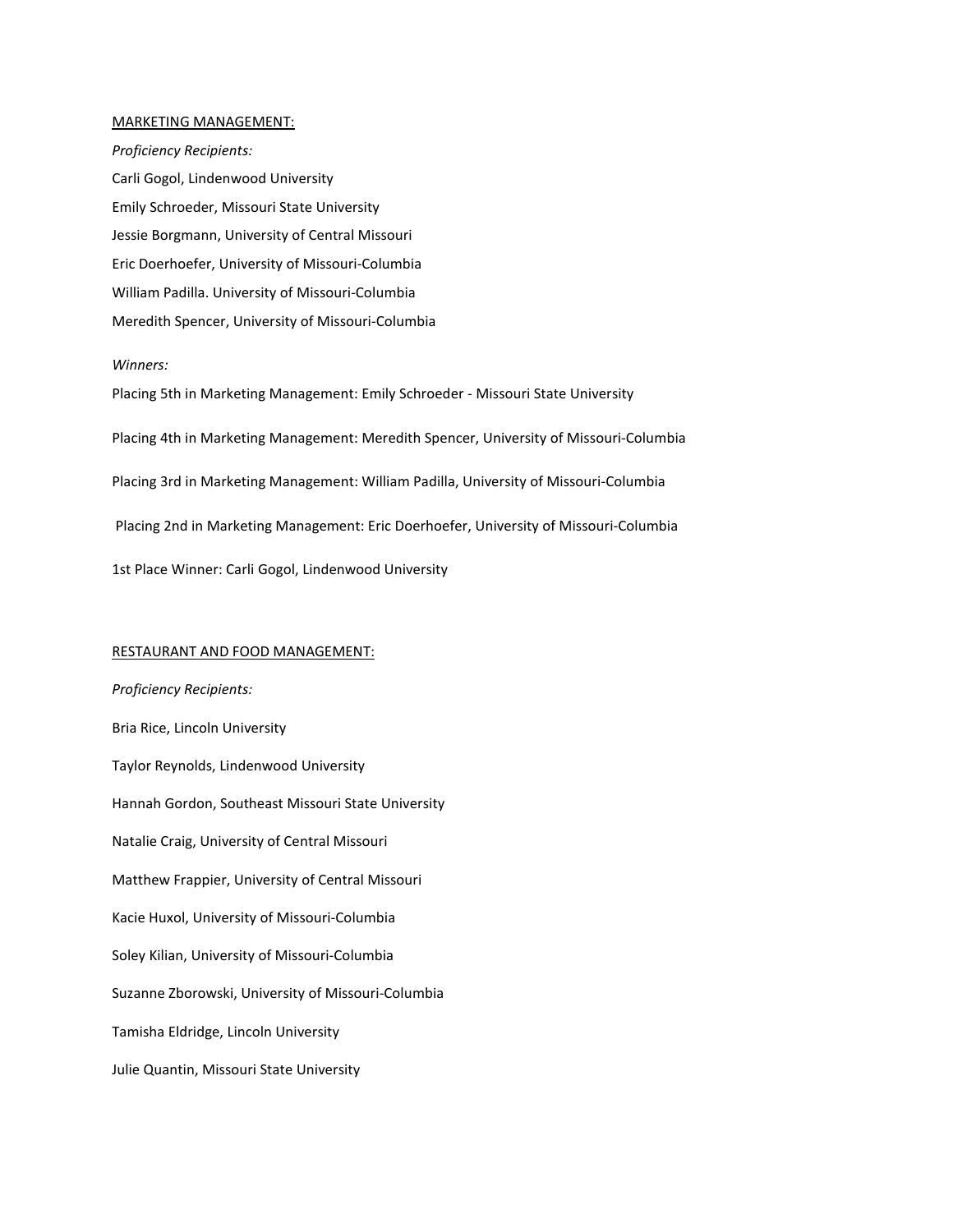#### *WINNERS:*

Placing 5th in Restaurant and Food: Kacie Huxol, University of Missouri-Columbia Placing 4th in Restaurant and Food: Soley Kilian, University of Missouri-Columbia Placing 3rd in Restaurant and Food: Hannah Gordon, Southeast Missouri State University Placing 2nd in Restaurant and Food: Matthew Frappier, University of Central Missouri 1st Place Winner: Natalie Craig, University of Central Missouri

## RETAIL MANAGEMENT

*Proficiency Recipients:* Kyle Adams, Missouri State University Mackenzie Thomas, Missouri State University Matthew Frappier, University of Central Missouri Nina McKee, William Woods University Jason Alpert, Columbia College Jared Lauhof, Columbia College Tessa Belknap, University of Central Missouri *Winners:* Placing 5th in Retail Management: Jason Alpert, Columbia College Placing 4th in Retail Management: Jared Lauhof , Columbia College Placing 3rd in Retail Management: Tessa Belknap, University of Central Missouri Placing 2nd in Retail Management: Mackenzie Thomas, Missouri State University 1st Place Winner: Kyle Adams, Missouri State University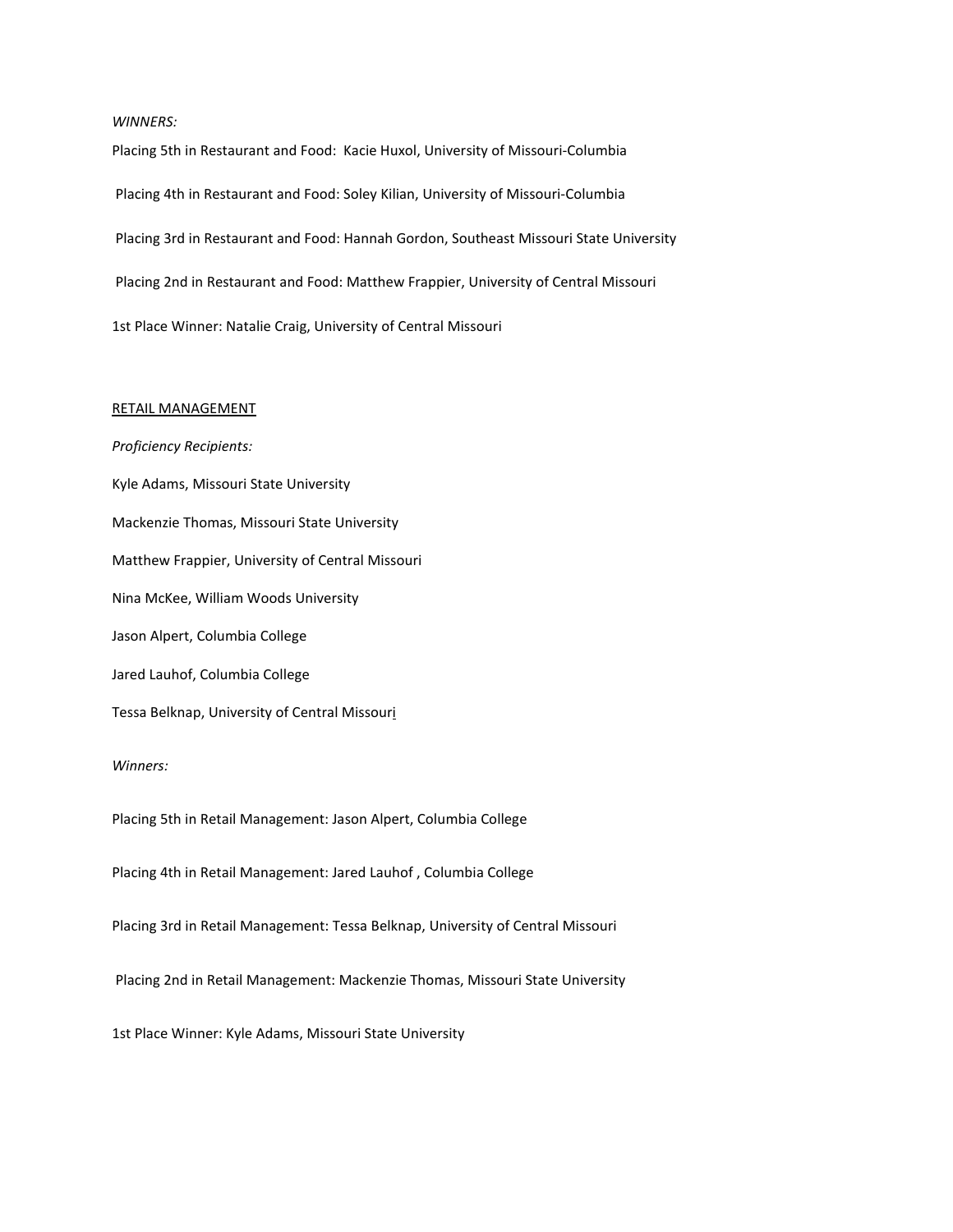#### SALES MANAGEMENT MEETING

## *Proficiency Recipients:*

Carli Gogol, Lindenwood University Joseph Scheihing, Missouri State University Laci Zeidler, Southeast Missouri State University Natalie Craig, University of Central Missouri Nicole Mense, University of Central Missouri Juliana Bartoli, University of Missouri-Columbia Eric Doerhoefer, University of Missouri-Columbia Soley Kilian, University of Missouri-Columbia Ryan Hiatt, William Jewell College Christian Ousnamer, William Jewell College

## *Winners:*

Placing 5th in Sales Management Meeting: Juliana Bartoli, University of Missouri-Columbia Placing 4th in Sales Management Meeting: Nicole Mense, University of Central Missouri Placing 3rd in Sales Management Meeting: Joseph Scheihing, Missouri State University Placing 2nd in Sales Management Meeting: Christian Ousnamer, William Jewell College 1st Place Winner: Eric Doerhoefer, University of Missouri-Columbia

#### TRAVEL AND TOURISM

*Proficiency Recipients:* Jamie Greco, Lindenwood University Abby Gordon, Southeast Missouri State University Nicholas Cullum, University of Central Missouri